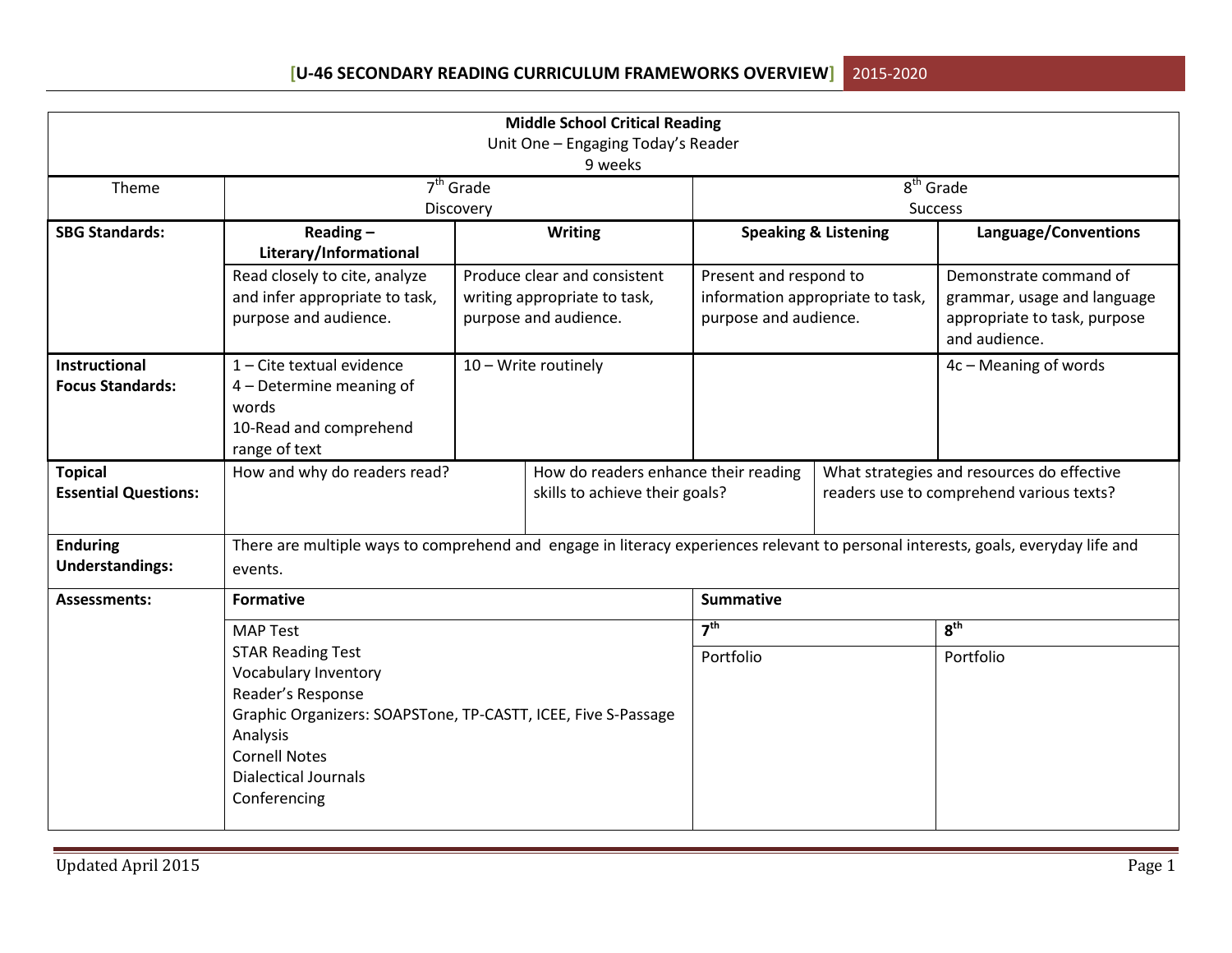| <b>Healthy Learning</b>      | I can cite explicit text evidence to support the text claims, as well as personal opinions. (R1)                   |                                        |                                            |                                                                                  |  |  |  |
|------------------------------|--------------------------------------------------------------------------------------------------------------------|----------------------------------------|--------------------------------------------|----------------------------------------------------------------------------------|--|--|--|
| Targets:                     | I can use textual evidence to reach a logical conclusion. (R1)                                                     |                                        |                                            |                                                                                  |  |  |  |
|                              | I can annotate to determine importance, question, summarize, and make a variety of connections. (R1)               |                                        |                                            |                                                                                  |  |  |  |
|                              | I can use word elements, context cues and tone to determine the meaning of words(analogies and allusions - 8) (R4) |                                        |                                            |                                                                                  |  |  |  |
|                              | I can determine the meaning of technical, connotative and figurative language as used by an author. (R4)           |                                        |                                            |                                                                                  |  |  |  |
|                              | I can set reading goals for fluency, text complexity and personal growth. (R10)                                    |                                        |                                            |                                                                                  |  |  |  |
|                              | I can respond to reading through writing that is appropriate to the task and purpose. (W4)                         |                                        |                                            |                                                                                  |  |  |  |
| <b>Essential Vocabulary:</b> | <b>Tier Two</b>                                                                                                    |                                        | <b>Tier Three</b>                          |                                                                                  |  |  |  |
|                              | Association                                                                                                        |                                        | <b>Text Evidence</b>                       |                                                                                  |  |  |  |
|                              | Caption                                                                                                            |                                        | <b>Logical Conclusion</b>                  |                                                                                  |  |  |  |
|                              | Clarify                                                                                                            |                                        | Claim                                      |                                                                                  |  |  |  |
|                              | Chronology                                                                                                         |                                        | Opinion                                    |                                                                                  |  |  |  |
|                              | Trait                                                                                                              |                                        | Explicit                                   |                                                                                  |  |  |  |
|                              | Criticism                                                                                                          | Fluency                                |                                            |                                                                                  |  |  |  |
|                              | Document/Documentation<br><b>Context Clues</b>                                                                     |                                        |                                            |                                                                                  |  |  |  |
|                              | Generalization<br>Analogies                                                                                        |                                        |                                            |                                                                                  |  |  |  |
|                              | Interpretation                                                                                                     |                                        |                                            |                                                                                  |  |  |  |
|                              | Logic                                                                                                              |                                        | Technical                                  |                                                                                  |  |  |  |
|                              | Objective                                                                                                          |                                        | Connotative                                |                                                                                  |  |  |  |
|                              |                                                                                                                    |                                        |                                            |                                                                                  |  |  |  |
| <b>Recommended Text:</b>     | <b>Short Texts</b>                                                                                                 | <b>Extended Text</b>                   |                                            | <b>Independent Reading</b>                                                       |  |  |  |
|                              | Articles                                                                                                           |                                        | Excerpt of non-fiction (multiple chapters) | 4-5 books or 1,000 pages                                                         |  |  |  |
|                              | Essays                                                                                                             | Excerpt of fiction (multiple chapters) |                                            | 50 Challenge option                                                              |  |  |  |
|                              | Sort Stories                                                                                                       |                                        |                                            | At least 1 fiction and 1 non-fiction                                             |  |  |  |
|                              | Poems                                                                                                              |                                        |                                            | At least 1 book within personal lexile band,<br>or on College board reading list |  |  |  |
|                              |                                                                                                                    |                                        |                                            |                                                                                  |  |  |  |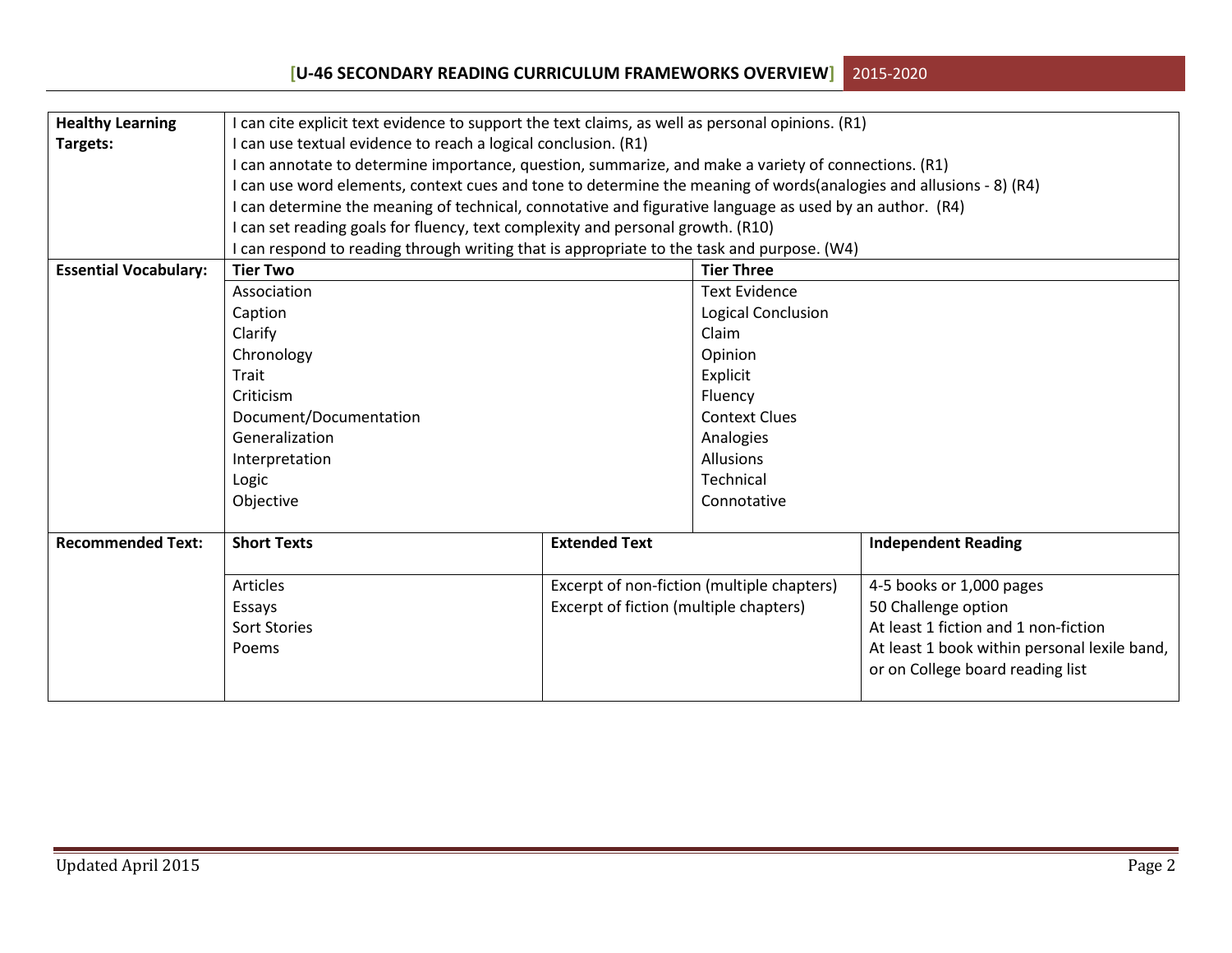| <b>Middle School Critical Reading</b>           |                                                                                                                                                   |             |                                                                                       |                                                                                     |             |                                                                                                        |  |
|-------------------------------------------------|---------------------------------------------------------------------------------------------------------------------------------------------------|-------------|---------------------------------------------------------------------------------------|-------------------------------------------------------------------------------------|-------------|--------------------------------------------------------------------------------------------------------|--|
|                                                 |                                                                                                                                                   |             | Unit Two - Readers in the Real World                                                  |                                                                                     |             |                                                                                                        |  |
|                                                 |                                                                                                                                                   |             | 9 weeks                                                                               |                                                                                     |             |                                                                                                        |  |
| <b>Theme:</b>                                   |                                                                                                                                                   | $7th$ Grade |                                                                                       |                                                                                     | $8th$ Grade |                                                                                                        |  |
|                                                 |                                                                                                                                                   | Courage     |                                                                                       |                                                                                     |             | <b>Truth</b>                                                                                           |  |
| <b>SBG Standards:</b>                           | Reading $-$<br>Literary/Informational                                                                                                             |             | <b>Writing</b>                                                                        | <b>Speaking &amp; Listening</b>                                                     |             | Language/Conventions                                                                                   |  |
|                                                 | Read closely to cite, analyze<br>and infer appropriate to<br>task, purpose and audience.                                                          |             | Produce clear and consistent<br>writing appropriate to task,<br>purpose and audience. | Present and respond to<br>information appropriate to task,<br>purpose and audience. |             | Demonstrate command of<br>grammar, usage and language<br>appropriate to task, purpose and<br>audience. |  |
| <b>Instructional Focus</b><br><b>Standards:</b> | 2 - determine two or more<br>central ideas<br>$3 -$ analyze<br>characters/events<br>8 - delineate / evaluate<br>arguments                         |             |                                                                                       | $1$ – prepare and participate<br>4 - presentation of<br>information                 |             |                                                                                                        |  |
| <b>Topical</b><br><b>Essential Questions:</b>   | How do readers share ideas?                                                                                                                       |             | How do readers determine importance and<br>relevance?                                 |                                                                                     | findings?   | How do readers dialogue about textual                                                                  |  |
| <b>Enduring</b><br><b>Understandings:</b>       | Texts should be shared and discussed for a variety of purposes to determine the validity, relevance and importance of the text.                   |             |                                                                                       |                                                                                     |             |                                                                                                        |  |
| <b>Assessments:</b>                             | <b>Formative</b>                                                                                                                                  |             |                                                                                       | <b>Summative</b>                                                                    |             |                                                                                                        |  |
|                                                 | Reader's Response                                                                                                                                 |             |                                                                                       | $7th$ Grade                                                                         |             | 8 <sup>th</sup> Grade                                                                                  |  |
|                                                 | Graphic Organizers: SOAPSTone, TP-CASTT, ICEE, Five S-<br>Passage Analysis<br><b>Cornell Notes</b><br><b>Dialectical Journals</b><br>Conferencing |             |                                                                                       | Socratic Seminar                                                                    |             | <b>Philosophical Chairs</b>                                                                            |  |
|                                                 | <b>STAR Reading Test</b>                                                                                                                          |             |                                                                                       |                                                                                     |             |                                                                                                        |  |
| <b>Healthy Learning</b>                         | I can craft an objective summary. (R2)                                                                                                            |             |                                                                                       |                                                                                     |             |                                                                                                        |  |
| Targets:                                        | I can present having technology as a support.                                                                                                     |             |                                                                                       |                                                                                     |             |                                                                                                        |  |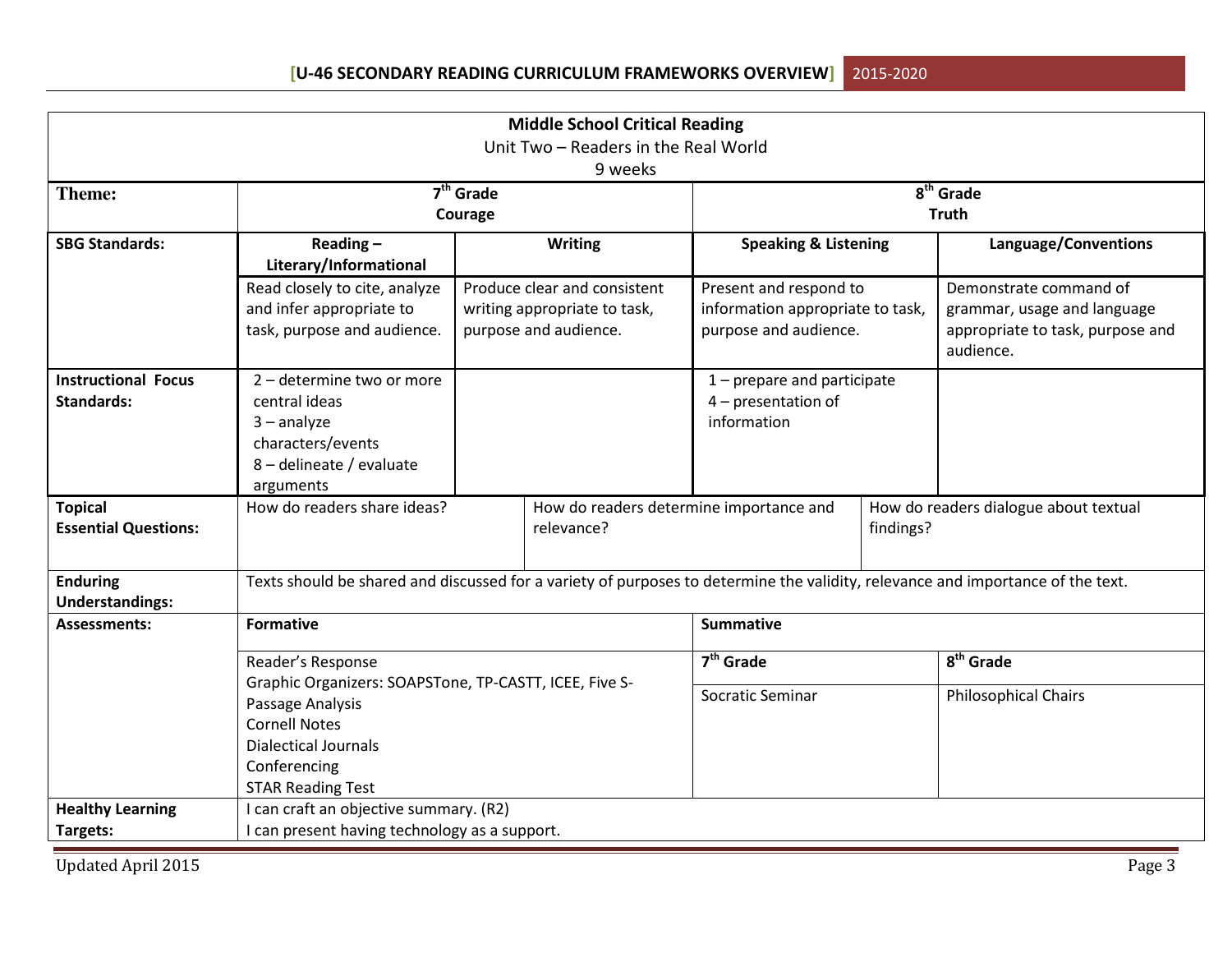|                              | I can analyze the interaction of both fiction and nonfiction elements.(R2 / R3)              |                      |                                             |                                              |  |  |  |
|------------------------------|----------------------------------------------------------------------------------------------|----------------------|---------------------------------------------|----------------------------------------------|--|--|--|
|                              | I can evaluate the validity of a variety of text types with reasoning. (R8)                  |                      |                                             |                                              |  |  |  |
|                              | I can follow the rules and procedures for an academic conversation. (SL1)                    |                      |                                             |                                              |  |  |  |
|                              | I can create questions and locate relevant textual evidence for a dialogue. (SL1)            |                      |                                             |                                              |  |  |  |
|                              | I can clearly and effectively express my own ideas and respond to other's ideas. (SL1 / SL4) |                      |                                             |                                              |  |  |  |
|                              | I can present information appropriate to task, purpose and audience. (SL4)                   |                      |                                             |                                              |  |  |  |
|                              |                                                                                              |                      |                                             |                                              |  |  |  |
| <b>Essential Vocabulary:</b> | <b>Tier Two</b>                                                                              |                      | <b>Tier Three</b>                           |                                              |  |  |  |
|                              | Parallel                                                                                     |                      | Validity                                    |                                              |  |  |  |
|                              | Perspective                                                                                  |                      | <b>Text Types</b>                           |                                              |  |  |  |
|                              | Persuade                                                                                     |                      | Reasoning                                   |                                              |  |  |  |
|                              | Relative<br>Resource<br>Significant                                                          |                      | <b>Academic Conversation</b>                |                                              |  |  |  |
|                              |                                                                                              |                      | Dialogue                                    |                                              |  |  |  |
|                              |                                                                                              |                      | Relevant                                    |                                              |  |  |  |
|                              | Synthesize                                                                                   |                      |                                             |                                              |  |  |  |
|                              | <b>Differentiate</b>                                                                         |                      |                                             |                                              |  |  |  |
|                              | Analyze                                                                                      |                      |                                             |                                              |  |  |  |
|                              | Formulate                                                                                    |                      |                                             |                                              |  |  |  |
| <b>Recommended Text:</b>     | <b>Short Texts</b>                                                                           | <b>Extended Text</b> | <b>Independent Reading</b>                  |                                              |  |  |  |
|                              |                                                                                              |                      |                                             |                                              |  |  |  |
|                              | Articles                                                                                     |                      | 1 novel (literature circles or whole class) | 4-5 books or 1,000 pages                     |  |  |  |
|                              | Essays                                                                                       |                      |                                             | 50 Challenge option                          |  |  |  |
|                              | Speeches                                                                                     |                      |                                             | At least 1 fiction and 1 non-fiction         |  |  |  |
|                              | <b>Readers Theater</b>                                                                       |                      |                                             | At least 1 book within personal lexile band, |  |  |  |
|                              | Poems                                                                                        |                      |                                             | or on College board reading list             |  |  |  |
|                              |                                                                                              |                      |                                             |                                              |  |  |  |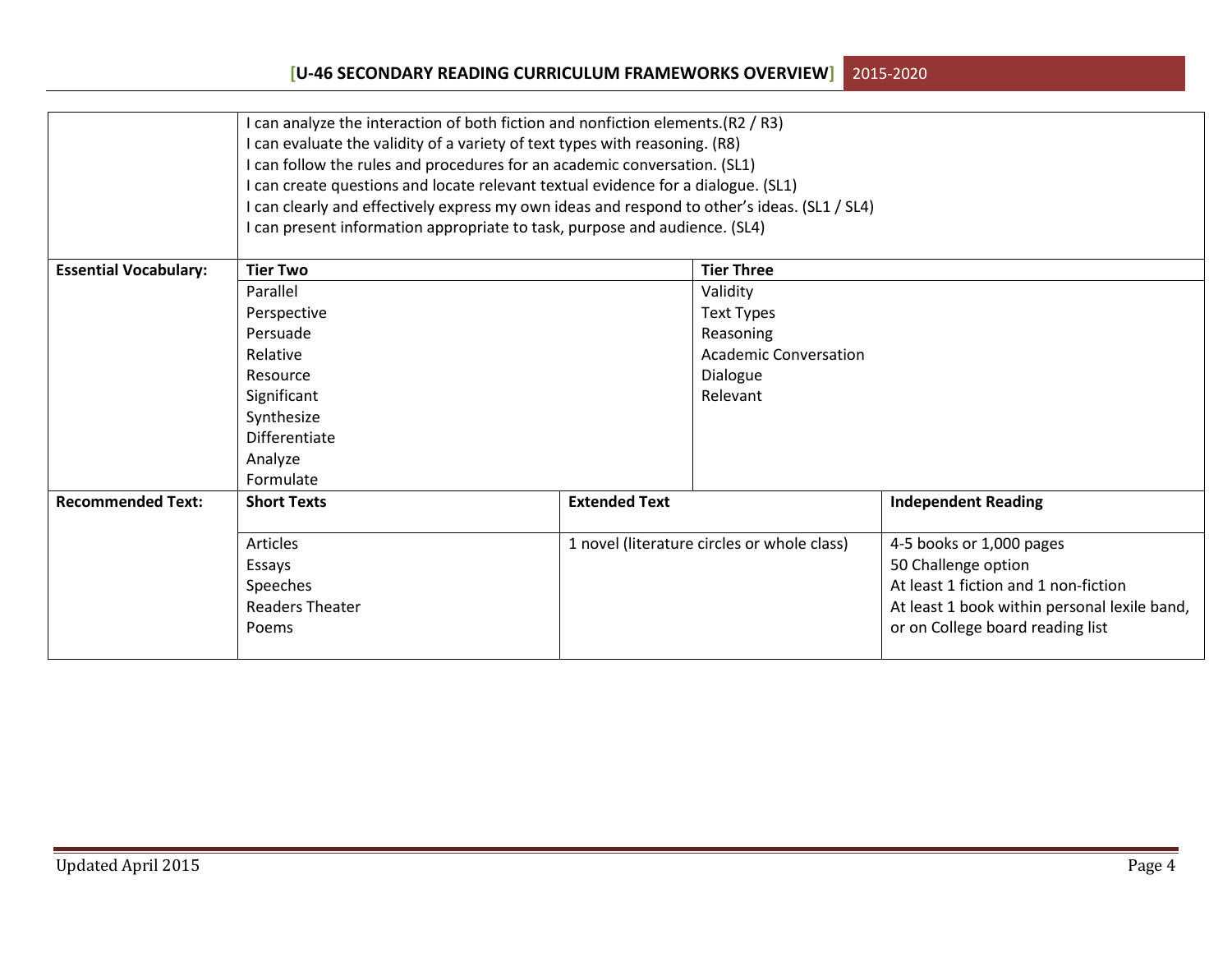| <b>Middle School Critical Reading</b><br>Unit Three - Reading Relationships<br>9 weeks |                                                                                                                                                                               |                                                                              |                                                                                       |                                                                                     |                                                |                                                                                                        |  |
|----------------------------------------------------------------------------------------|-------------------------------------------------------------------------------------------------------------------------------------------------------------------------------|------------------------------------------------------------------------------|---------------------------------------------------------------------------------------|-------------------------------------------------------------------------------------|------------------------------------------------|--------------------------------------------------------------------------------------------------------|--|
| Theme:                                                                                 | $7th$ Grade<br>Perseverance                                                                                                                                                   |                                                                              |                                                                                       |                                                                                     | $\overline{8^{th}}$ Grade<br><b>Intentions</b> |                                                                                                        |  |
| <b>SBG Standards:</b>                                                                  | Reading-<br>Literary/Informational                                                                                                                                            |                                                                              | Writing                                                                               | <b>Speaking &amp; Listening</b>                                                     |                                                | Language/Conventions                                                                                   |  |
|                                                                                        | Read closely to cite, analyze<br>and infer appropriate to<br>task, purpose and audience.                                                                                      |                                                                              | Produce clear and consistent<br>writing appropriate to task,<br>purpose and audience. | Present and respond to<br>information appropriate to task,<br>purpose and audience. |                                                | Demonstrate command of<br>grammar, usage and language<br>appropriate to task, purpose<br>and audience. |  |
| <b>Instructional Focus</b><br><b>Standards:</b>                                        | $1$ – cite textual evidence<br>$2$ – determine<br>themes/ideas<br>3- analyze interactions<br>characters and events<br>5 - analyze structure                                   |                                                                              | 10 - write routinely - summary                                                        | $1.b -$ discussion<br>$1.d - \text{acknowledge others}$                             |                                                | 4.c - reference materials<br>$4.d$ – inferred meaning<br>5.a – figurative language                     |  |
| <b>Topical</b><br><b>Essential Questions:</b>                                          |                                                                                                                                                                               | How do authors' craft themes?<br>view has on author's purpose and structure? |                                                                                       | How do readers recognize the impact point of                                        |                                                | How do individual part(s) of a text<br>contribute to each other and the whole?                         |  |
| <b>Enduring</b><br><b>Understandings:</b>                                              | Structure, point of view, and author's purpose shape the way a reader interprets a text and an overall theme.                                                                 |                                                                              |                                                                                       |                                                                                     |                                                |                                                                                                        |  |
| <b>Assessments:</b>                                                                    | <b>Formative</b>                                                                                                                                                              |                                                                              |                                                                                       | <b>Summative</b>                                                                    |                                                |                                                                                                        |  |
|                                                                                        | Reader's Response                                                                                                                                                             |                                                                              |                                                                                       | 7 <sup>th</sup>                                                                     |                                                | 8 <sup>th</sup>                                                                                        |  |
|                                                                                        | Graphic Organizers: SOAPSTone, TP-CASTT, ICEE, Five S-<br>Passage Analysis<br><b>Cornell Notes</b><br><b>Dialectical Journals</b><br>Conferencing<br><b>STAR Reading Test</b> |                                                                              | Genre Study                                                                           |                                                                                     | <b>Author Study</b>                            |                                                                                                        |  |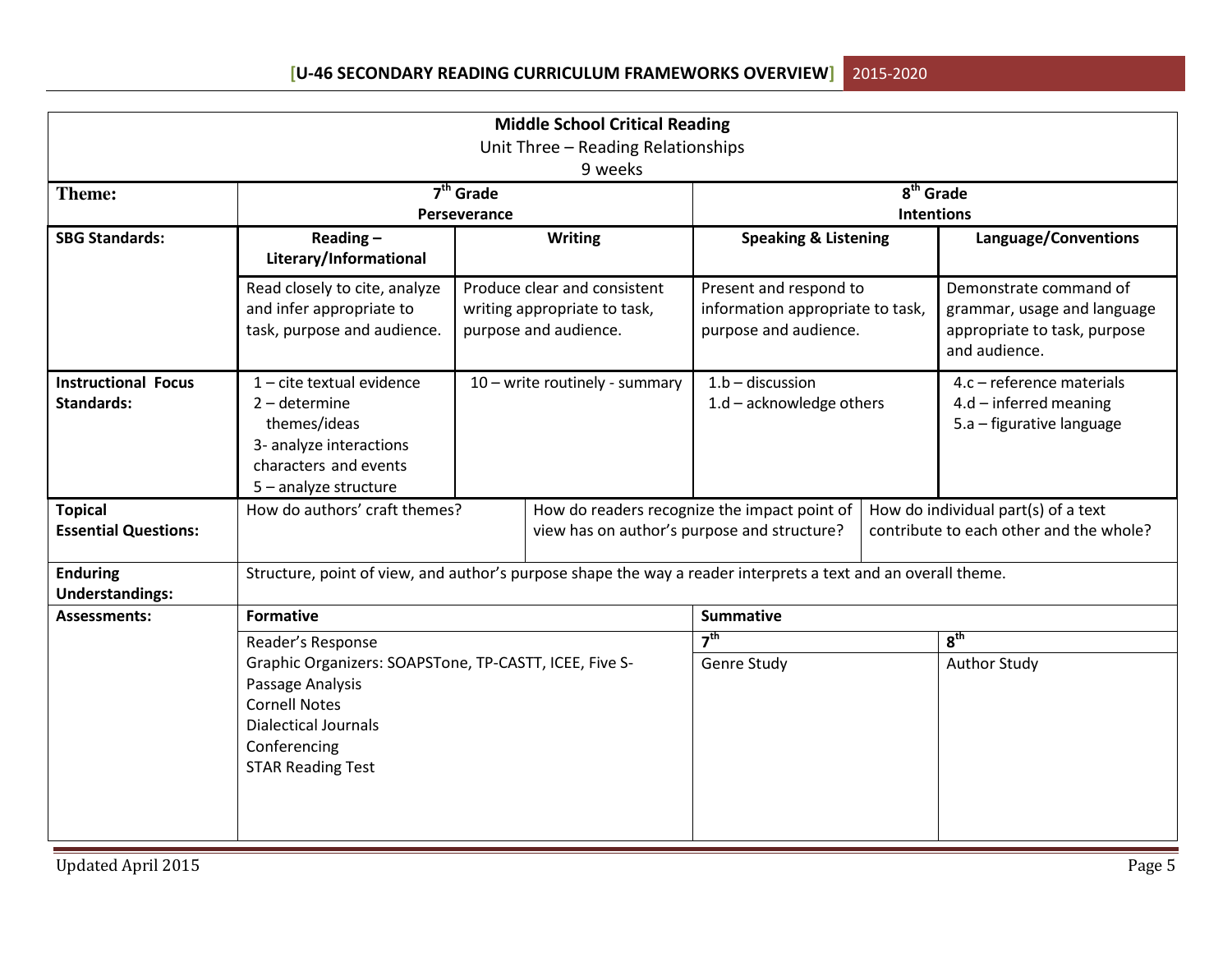## **[U-46 SECONDARY READING CURRICULUM FRAMEWORKS OVERVIEW]**2015-2020

| <b>Healthy Learning</b>      | I can determine how a section of a text impacts other parts or the whole text. (R5)           |                                        |                                             |                                        |  |  |  |
|------------------------------|-----------------------------------------------------------------------------------------------|----------------------------------------|---------------------------------------------|----------------------------------------|--|--|--|
| Targets:                     | I can analyze how multiple texts/authors approach a similar theme / topic. (R9)               |                                        |                                             |                                        |  |  |  |
|                              | I can assess how point of view, or purpose, shapes the content and style of a text. (R6)      |                                        |                                             |                                        |  |  |  |
|                              | I can evaluate a speaker's point of view, reasoning, and use of evidence and rhetoric. (SL 3) |                                        |                                             |                                        |  |  |  |
| <b>Essential Vocabulary:</b> | <b>Tier Two</b>                                                                               |                                        | <b>Tier Three</b>                           |                                        |  |  |  |
|                              | Applicable                                                                                    |                                        | Excerpt                                     |                                        |  |  |  |
|                              | Verify                                                                                        |                                        | Theme                                       |                                        |  |  |  |
|                              | Justify                                                                                       |                                        | Point of View                               |                                        |  |  |  |
|                              | Denoted                                                                                       |                                        | Viewpoint                                   |                                        |  |  |  |
|                              | Symbolic                                                                                      |                                        | <b>Text Styles</b>                          |                                        |  |  |  |
|                              | Equivalent                                                                                    |                                        | Reasoning                                   |                                        |  |  |  |
|                              | Evaluate                                                                                      |                                        | Rhetoric                                    |                                        |  |  |  |
|                              | Variable                                                                                      |                                        | <b>Rhetorical Appeals</b>                   |                                        |  |  |  |
|                              | Probability                                                                                   |                                        |                                             |                                        |  |  |  |
|                              | Effect/Affect                                                                                 |                                        |                                             |                                        |  |  |  |
|                              | Refute                                                                                        |                                        |                                             |                                        |  |  |  |
|                              |                                                                                               |                                        |                                             |                                        |  |  |  |
| <b>Recommended Text:</b>     | <b>Short Texts</b>                                                                            | <b>Extended Text</b>                   |                                             | <b>Independent Reading</b>             |  |  |  |
|                              |                                                                                               |                                        |                                             |                                        |  |  |  |
|                              | Articles                                                                                      |                                        | 1 novel (literature circles or whole class) | 4-5 books or 1,000 pages               |  |  |  |
|                              | <b>Short Stories</b>                                                                          |                                        |                                             | 50 Challenge option                    |  |  |  |
|                              | Poems                                                                                         |                                        |                                             | At least 1 fiction and 1 non-fiction   |  |  |  |
|                              |                                                                                               | At least 1 book within personal lexile |                                             |                                        |  |  |  |
|                              |                                                                                               |                                        |                                             | band, or on College board reading list |  |  |  |
|                              |                                                                                               |                                        |                                             |                                        |  |  |  |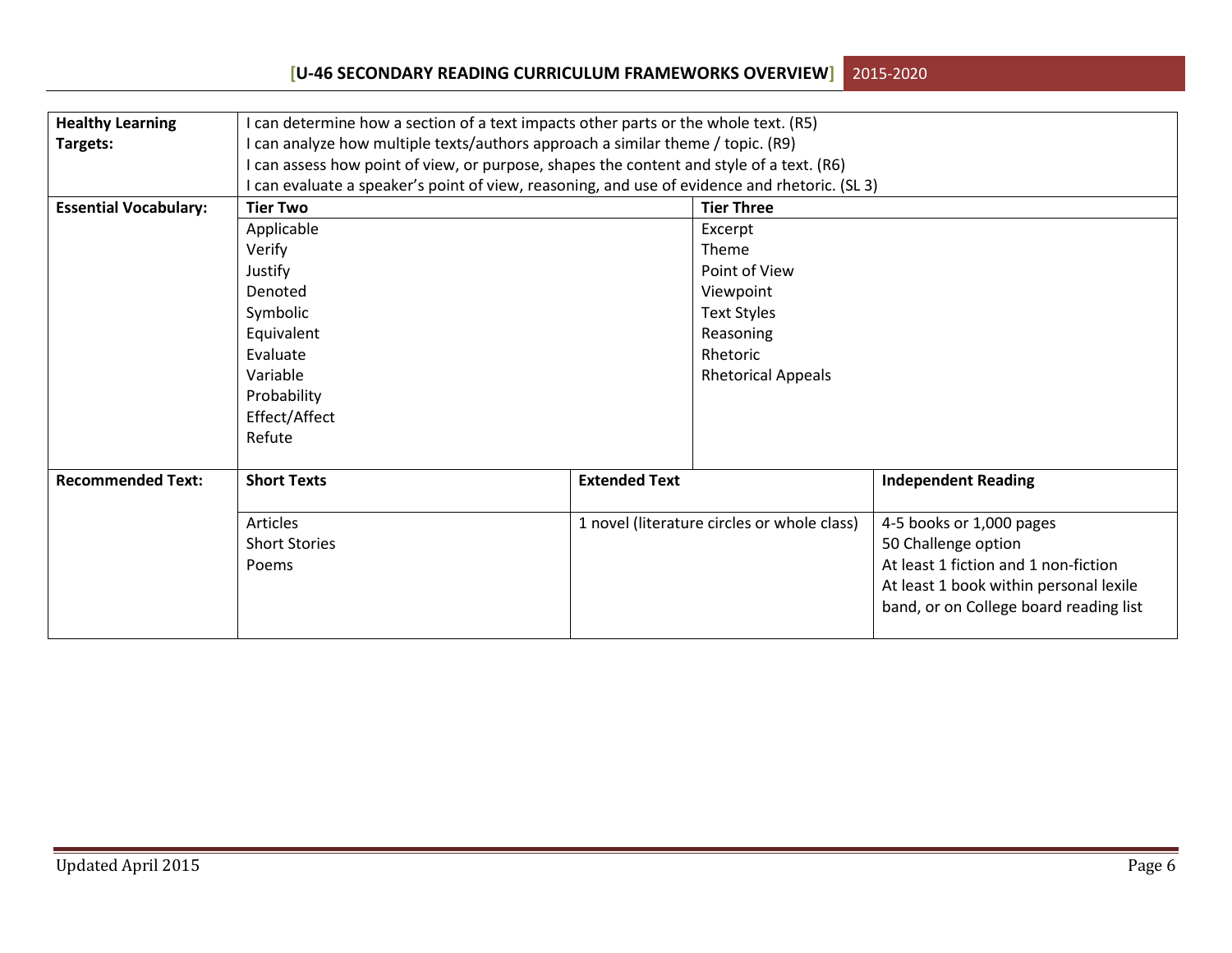| <b>Middle School Critical Reading</b>           |                                                                                                                                                                                                                                                                                                                                                                                       |                                                                          |                                                                                       |                                                                                     |                            |                                                                                                        |
|-------------------------------------------------|---------------------------------------------------------------------------------------------------------------------------------------------------------------------------------------------------------------------------------------------------------------------------------------------------------------------------------------------------------------------------------------|--------------------------------------------------------------------------|---------------------------------------------------------------------------------------|-------------------------------------------------------------------------------------|----------------------------|--------------------------------------------------------------------------------------------------------|
| Unit Four - Reading Perspectives                |                                                                                                                                                                                                                                                                                                                                                                                       |                                                                          |                                                                                       |                                                                                     |                            |                                                                                                        |
| 9 weeks                                         |                                                                                                                                                                                                                                                                                                                                                                                       |                                                                          |                                                                                       |                                                                                     |                            |                                                                                                        |
| <b>Theme</b>                                    |                                                                                                                                                                                                                                                                                                                                                                                       | $7th$ Grade                                                              |                                                                                       | 8 <sup>th</sup> Grade                                                               |                            |                                                                                                        |
|                                                 | Local Issues: Community, Family, State                                                                                                                                                                                                                                                                                                                                                |                                                                          |                                                                                       |                                                                                     |                            | <b>Global Issues: Country, International</b>                                                           |
| <b>SBG Standards:</b>                           | Reading $-$<br>Literary/Informational                                                                                                                                                                                                                                                                                                                                                 |                                                                          | <b>Writing</b>                                                                        | <b>Speaking &amp; Listening</b>                                                     |                            | Language/Conventions                                                                                   |
|                                                 | Read closely to cite, analyze<br>and infer appropriate to task,<br>purpose and audience.                                                                                                                                                                                                                                                                                              |                                                                          | Produce clear and consistent<br>writing appropriate to task,<br>purpose and audience. | Present and respond to<br>information appropriate to task,<br>purpose and audience. |                            | Demonstrate command of<br>grammar, usage and language<br>appropriate to task, purpose<br>and audience. |
| <b>Instructional Focus</b><br><b>Standards:</b> | 7-compare and<br>contrast multiple<br>mediums<br>$10$ – range of reading                                                                                                                                                                                                                                                                                                              |                                                                          | 8 - gather sources                                                                    | 2 - diverse media formats                                                           |                            |                                                                                                        |
| <b>Topical</b><br><b>Essential Questions:</b>   | What do readers bring to a text?                                                                                                                                                                                                                                                                                                                                                      | How does the content of diverse medias<br>impact a reader's perspective? |                                                                                       |                                                                                     |                            | How do readers evaluate and integrate<br>what is read, heard, and seen?                                |
| <b>Enduring</b><br><b>Understandings:</b>       | A reader's perspective is shaped through the integration and evaluation of a variety of literacy experiences including diverse media<br>formats.                                                                                                                                                                                                                                      |                                                                          |                                                                                       |                                                                                     |                            |                                                                                                        |
| <b>Assessments:</b>                             | <b>Formative</b>                                                                                                                                                                                                                                                                                                                                                                      |                                                                          |                                                                                       | <b>Summative</b>                                                                    |                            |                                                                                                        |
|                                                 | Reader's Response Journals                                                                                                                                                                                                                                                                                                                                                            |                                                                          |                                                                                       | 7 <sup>th</sup>                                                                     |                            | 8 <sup>th</sup>                                                                                        |
|                                                 | Graphic Organizers: SOAPSTone, TP-CASTT, ICEE, Five S-Passage<br>Analysis<br><b>Cornell Notes</b><br><b>Dialectical Journals</b><br>Conferencing<br><b>STAR Reading Test</b>                                                                                                                                                                                                          |                                                                          | Media Analysis<br>(Local)                                                             |                                                                                     | Media Analysis<br>(global) |                                                                                                        |
| <b>Healthy Learning</b>                         |                                                                                                                                                                                                                                                                                                                                                                                       |                                                                          |                                                                                       |                                                                                     |                            |                                                                                                        |
| Targets:                                        | I can integrate and evaluate information presented in multiple medias. (R7/SL2)<br>I can interpret and analyze multiple sources and understand the impact they have on my perspective. (R7)<br>I can read and comprehend a variety of text aligned with my goals. (R10)<br>I can use information from multiple sources to communicate my understanding and various perspectives. (W8) |                                                                          |                                                                                       |                                                                                     |                            |                                                                                                        |